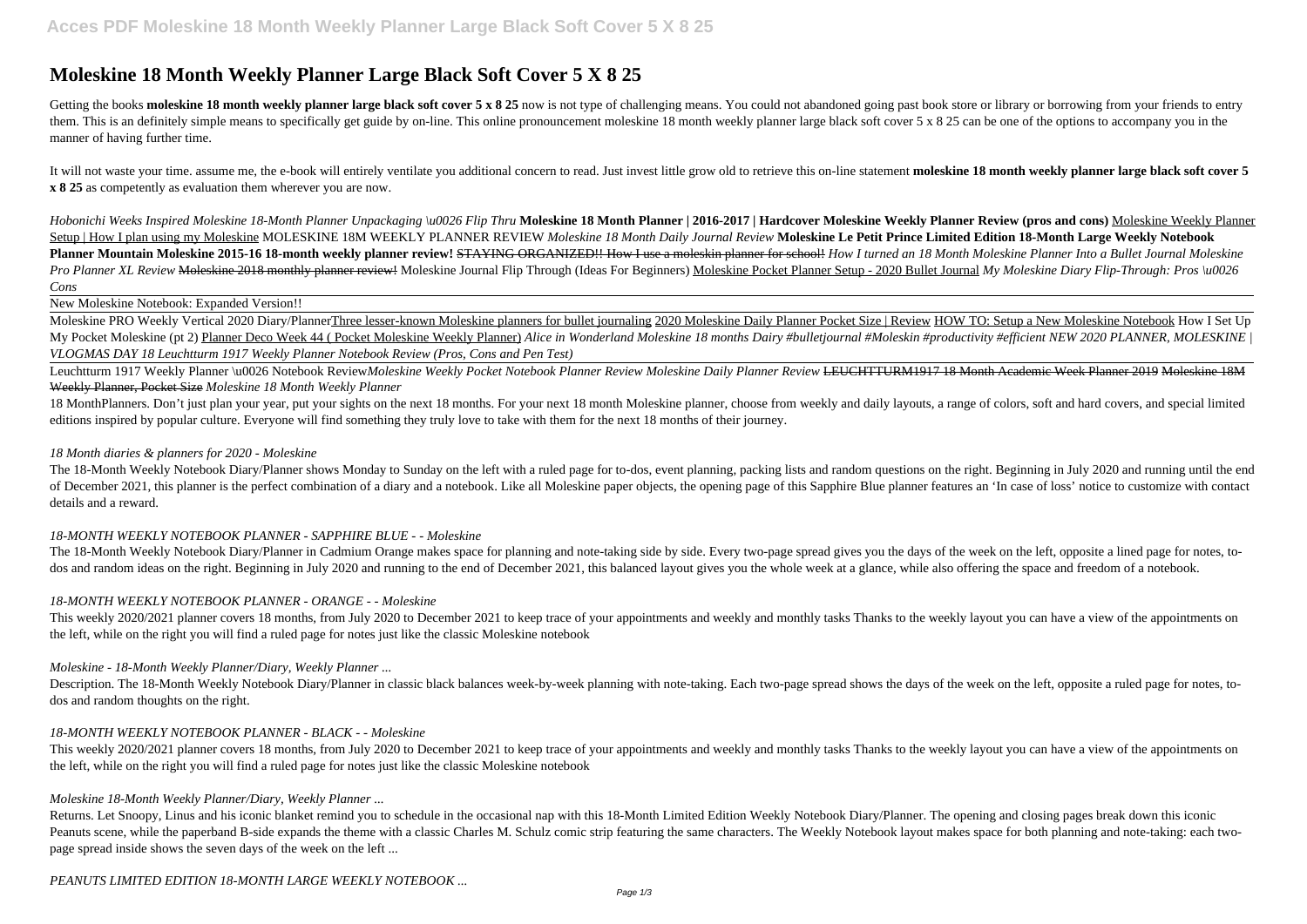## **Acces PDF Moleskine 18 Month Weekly Planner Large Black Soft Cover 5 X 8 25**

Ideal for students, teachers and academics or anyone who just wants to be ahead of the game, Moleskine 18 month planners run from July to December. Find the perfect planner to fit your schedule from the 18 month planners available in weekly and daily layouts in a range of contemporary colors and with soft and hard covers as well as in special limited editions.

With Moleskine weekly planners you can jot down the expected on the left - your meetings, deadlines and events and still have space for anything that doesn't fit inside a calendar day on the right. Write your ideas out in hand, or connect your lists to your weekdays with arrows and asterisks. You can also use the right page to clip loose pages or extra notes.

## *18 Month Planners | Moleskine Official Website*

Description. Deliveries. Returns. The practical 18-Month Weekly Notebook Diary/Planner in Myrtle Green is both a planner and a notebook: every double-page spread gives you the days of the week on the left and a lined page for notes, to-dos and random info on the right. Beginning in July 2020 and running to the end of December 2021, this balanced layout gives you the whole week at a glance, while also offering the space and freedom of a notebook.

## *Moleskine 2020 diaries & weekly planners - Moleskine*

## *18-MONTH WEEKLY NOTEBOOK PLANNER - MYRTLE GREEN - - Moleskine*

From extra-small to extra-large, horizontal to vertical, hard or soft cover, Moleskine Planners will take you from pocket to desktop, January to December, and even analog to digital. A daily planner gives you a full page f day of the week - ideal for busy people with lots of scheduling to do, for anyone wanting to zoom in on the day to day details or keep a daily diary.

18-MONTH WEEKLY HORIZONTAL PLANNER - SAPPHIRE BLUE. Select Size ... Pocket (cm 9x14) Large (cm 13x21) Schedule the year one week at a time with the 18-Month Weekly Horizontal Diary/Planner in cool Sapphire Blue. Running from July 2020 to December 2021, this discreet planner shows the seven days of the week horizontally across each two-page spread – giving you an at-a-glance view of each week's appointments and key moments.

## *18-MONTH WEEKLY HORIZONTAL PLANNER - Moleskine Global*

Bring a magical touch to your studies with this weekly planner inspired by the HARRY POTTERTM films. Following the 2021–2022 academic calendar (July–June), this planner shows one week per spread, offering students plenty of room to track and record homework reminders, test dates, study sessions, and more. Featuring elegant graphics throughout, this planner also includes a sheet of sticker tabs, a ribbon marker, an elastic enclosure, pocket for storing keepsakes and mementos.

18 Month Planners; Limited Editions Planners; Price Range. \$10.00 - \$19.99 ... With Moleskine weekly planners you can jot down the expected on the left – your meetings, deadlines and events and still have space for anything that doesn't fit inside a calendar day on the right. Write your ideas out in long hand, or connect your lists to your ...

Set long-term goals and break them down into achievable steps that you can do on a weekly basis. Doing this has a higher possibility of success then just setting the goals without actionable steps and a timeline. A weekly is ideal for recording these broken-down goals. Keep these planners to monitor your progress and step up, if needed, to reach your goals on time.

MOLESKINE WEEKLY PLANNER: Moleskine weekly planners are perfect planners for business planning, bullet journals, travel planning, daily diary, drawing & sketch diaries, reading & book journals, college & academic planning & professional project planning.INCREASE & TRACK PRODUCTIVITY: Moleksine monthly & weekly planners come with calendar grids & pages for to do lists, bullet journaling, & other scheduling, & project tracking styles. Moleskine weekly planners & monthly planners make it easy to reach goals.GIFT QUALITY PLANNERS: Moleskine planners, journals & notebooks come in hardcover, softcover, lined, unlined & multi-colors

## *2020 Weekly Moleskine Planners | Moleskine Official*

Moleskine - Peanuts 18-Month Weekly Planner/Diary, Weekly Notebook 2020/2021, Weekly Planner in Limited Edition, Snoopy and Linus Theme, Hard Cover, Size Large 13 x 21 cm, 208 Pages 4.7 out of 5 stars 9 £17.21

## *Moleskine Weekly Diary 18 Months Dr. Seuss in Limited ...*

## *Planners and diaries - Moleskine*

Moleskine® Store is a site owned by Moleskine Srl a socio unico, viale Piceno 17 20159 Milano P.IVA and R.E.A. 07234480965 Share capital entirely paid in: 2.181.513,42 Euros. Powered by Eurostep

2022 Daily Planner 8.5x11 one page per day. Help keep up with daily life, important dates, goals, notes, and etc...

MOLESKINE WEEKLY PLANNER: Moleskine weekly planners are perfect planners for business planning, bullet journals, travel planning, We're dedicated to culture, travel, memory, imagination, & personal identity--both physical & digital. We bring this commitment to our notebooks, bags, apps & smart pens & notebooks.